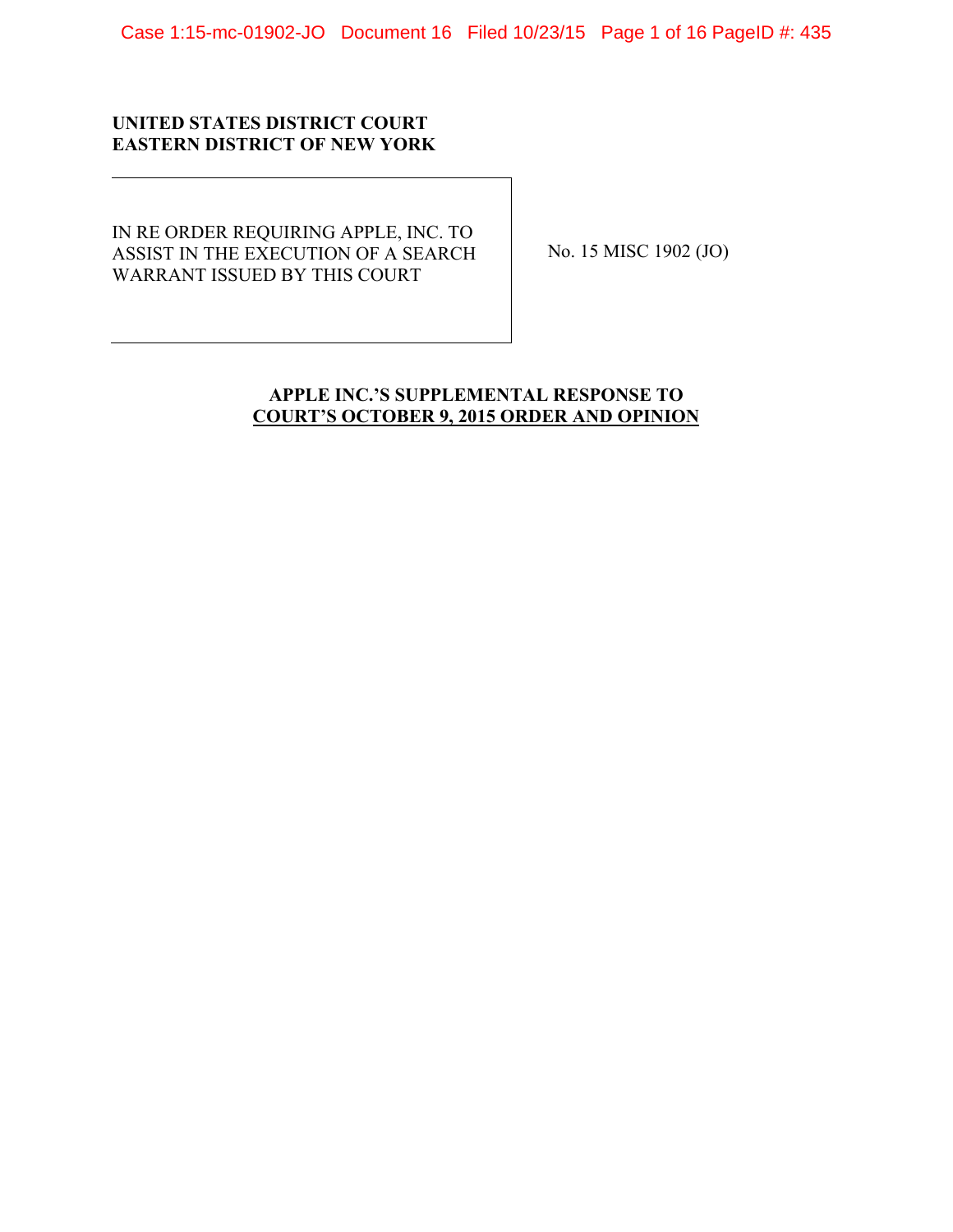### **INTRODUCTION AND SUMMARY**

In its October 9, 2015 Memorandum & Order ("Order"), the Court raised concerns about the government's application to compel Apple to take possession of an Apple device the government obtained from a suspect during the investigation of alleged criminal activity so that Apple could bypass the security mechanisms on that device and extract data from it for the government. The Court raised two categorical questions: (1) Does the All Writs Act, 28 U.S.C. § 1651(a), authorize the relief the government seeks? (2) Is the assistance sought from Apple technically feasible and not unduly burdensome? On October 19, 2015, Apple provided its views regarding technical feasibility and burden.<sup>1</sup> The Court has now asked Apple to address the other question posed in its Order—whether the All Writs Act can properly compel Apple to render the services the government requests.

Apple agrees with the Court's preliminary conclusion that the All Writs Act should not be read to permit the relief the government requests. This case is not an instance where "the government seeks to fill in a statutory gap that Congress has failed to consider," but rather one where the government "seeks to have the court give it authority that Congress chose not to confer." Order at 2. The All Writs Act should not be used here, especially where the bounds of mandatory law enforcement assistance have already been drawn by the Communications Assistance for Law Enforcement Act ("CALEA"). Moreover, even if there were a statutory gap that the All Writs Act could properly fill, it would not justify the requested relief because the All Writs Act cannot extend as far as to compel a private company like Apple to be conscripted as an agent of the government into performing forensic services on a device in the government's

<sup>&</sup>lt;sup>1</sup> That response did not, as the government mistakenly suggests, argue that the request was excessively burdensome in terms of financial expense, but it did truthfully explain the type of burdens imposed by the order.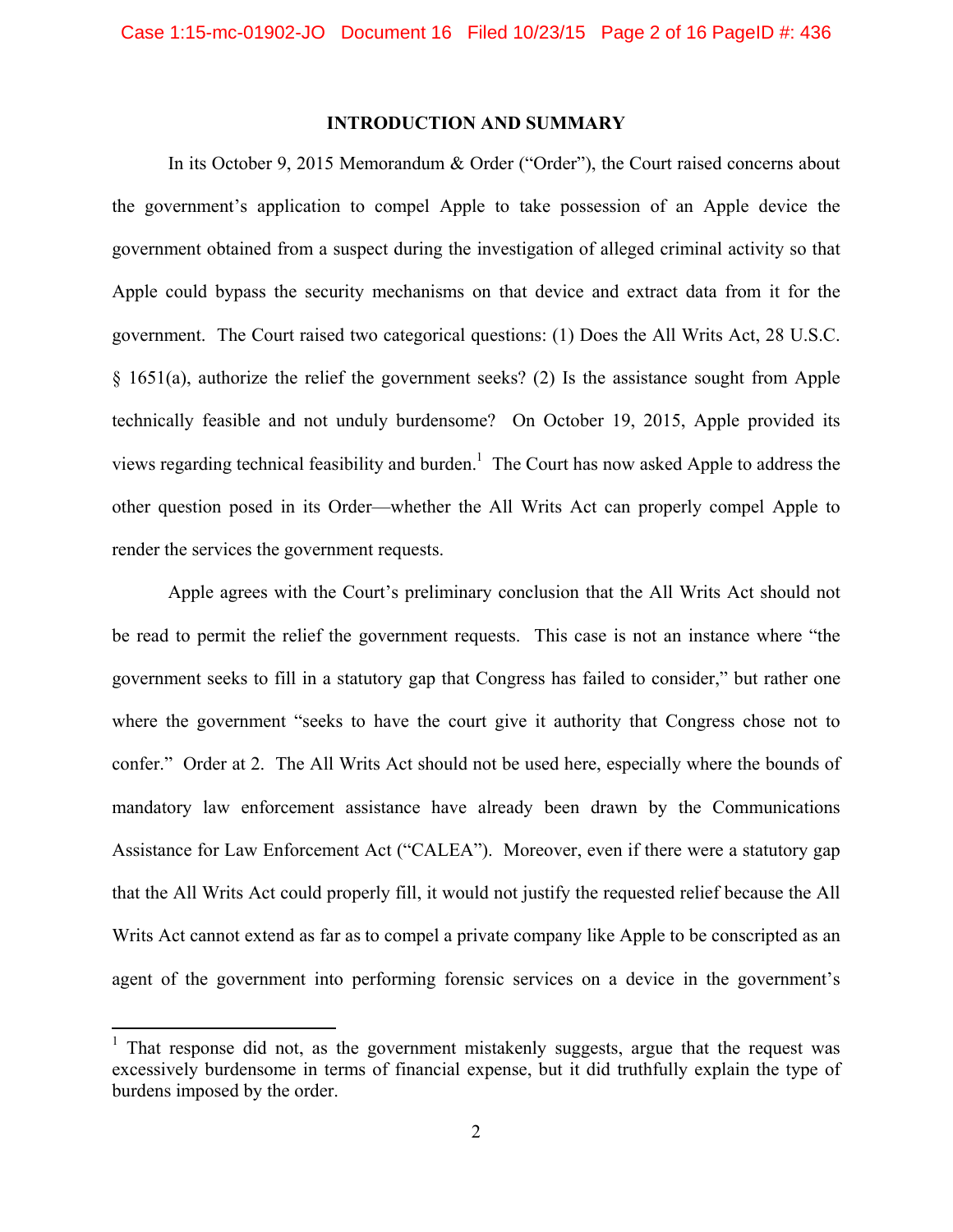### Case 1:15-mc-01902-JO Document 16 Filed 10/23/15 Page 3 of 16 PageID #: 437

possession for the benefit of its case against an individual citizen. The situation would be no different than if the government sought to use the All Writs Act to force a safe manufacturer to travel around the country unlocking safes that the government wants to access, or to make a lock manufacturer pick locks for the government.

The Court's Order identifies several additional ways this case is distinguishable from cases where courts have found that the All Writs Act can compel a party to assist the government with its law enforcement efforts. For example, Apple is not a public utility. Apple does not routinely perform the type of extraction the government is requesting for its own purposes or for commercial purposes. There are other alternative data sources potentially available to the government that do not appear to have been explored. And the assistance the government seeks is not consistent with—and, in fact, is inconsistent with—Congressional enactments. These facts render use of the All Writs Act inappropriate.

Apple does not dispute that it has, in prior instances, complied with data extraction demands that have been contained in the body of search warrants or, less often, All Writs Act orders. These orders and warrants were obtained through an *ex parte* process into which Apple had no visibility. In order to better protect its customers, Apple has offered language for law enforcement to use in search warrants, but has never taken any position on whether All Writs Act orders in aid of search warrants are legally appropriate, because it has never been a party to such proceeding. Where it received orders, Apple examined the orders for technical feasibility and burden, but as a non-participant in an *ex parte* process, Apple did not challenge the underlying authority of the court to issue the orders, nor has it challenged the determination of probable cause contained in the warrants. The present situation is very different. There is no outstanding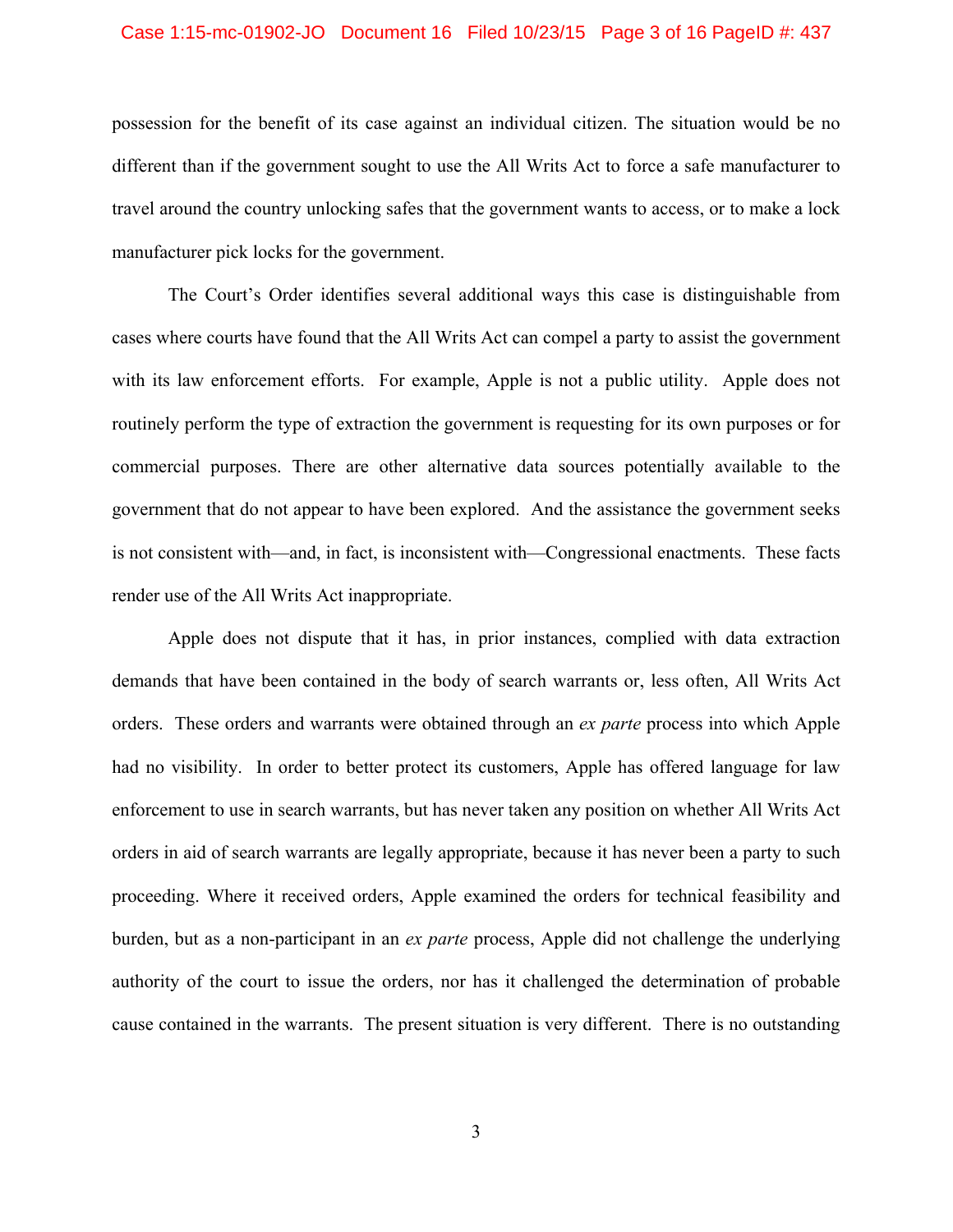### Case 1:15-mc-01902-JO Document 16 Filed 10/23/15 Page 4 of 16 PageID #: 438

order and the Court has raised *sua sponte* the question of its authority to issue such an order pursuant to the All Writs Act and has specifically asked Apple to provide its view to the Court.

The fact that courts had ordered Apple to comply with data extraction requests before this Court questioned the practice is not a basis upon which to continue to compel Apple if the legal authority is absent. There have been other circumstances where third-parties were ordered in *ex parte* proceedings to disclose information on a legal ground that was later determined to be insufficient when analyzed, such as the compelled disclosure of contents of communications prior to the decision in *United States v. Warshak*, 631 F.3d 266 (6th Cir. 2010). Interpretations of the law evolve and change over time, especially when courts engage in independent analysis as this Court is doing here. Apple's acquiescence to previously-issued judicial orders is not the same as consenting to that process, and does not preclude Apple from taking a position in response to the Court's inquiry. *See Bumper v. N. Carolina*, 391 U.S. 543, 549 (1968).

#### **ARGUMENT**

## **A. All Writs Act Authority Does Not Apply to Matters Covered by CALEA, or Specifically Omitted**

The All Writs Act does not apply where Congress has spoken or elected not to speak on an issue. The All Writs Act provides that the "Supreme Court and all courts established by Act of Congress may issue all writs necessary or appropriate in aid of their respective jurisdictions and agreeable to the usages and principles of law." 28 U.S.C. § 1651(a). In *United States v. New York Telephone Co.*, 434 U.S. 159 (1977), the Supreme Court explained that "[t]he power conferred by the Act extends, under appropriate circumstances, to persons who, though not parties to the original action or engaged in wrongdoing, are in a position to frustrate the implementation of a court order or the proper administration of justice, . . . and encompasses even those who have not taken any affirmative action to hinder justice." *Id.* at 174. The All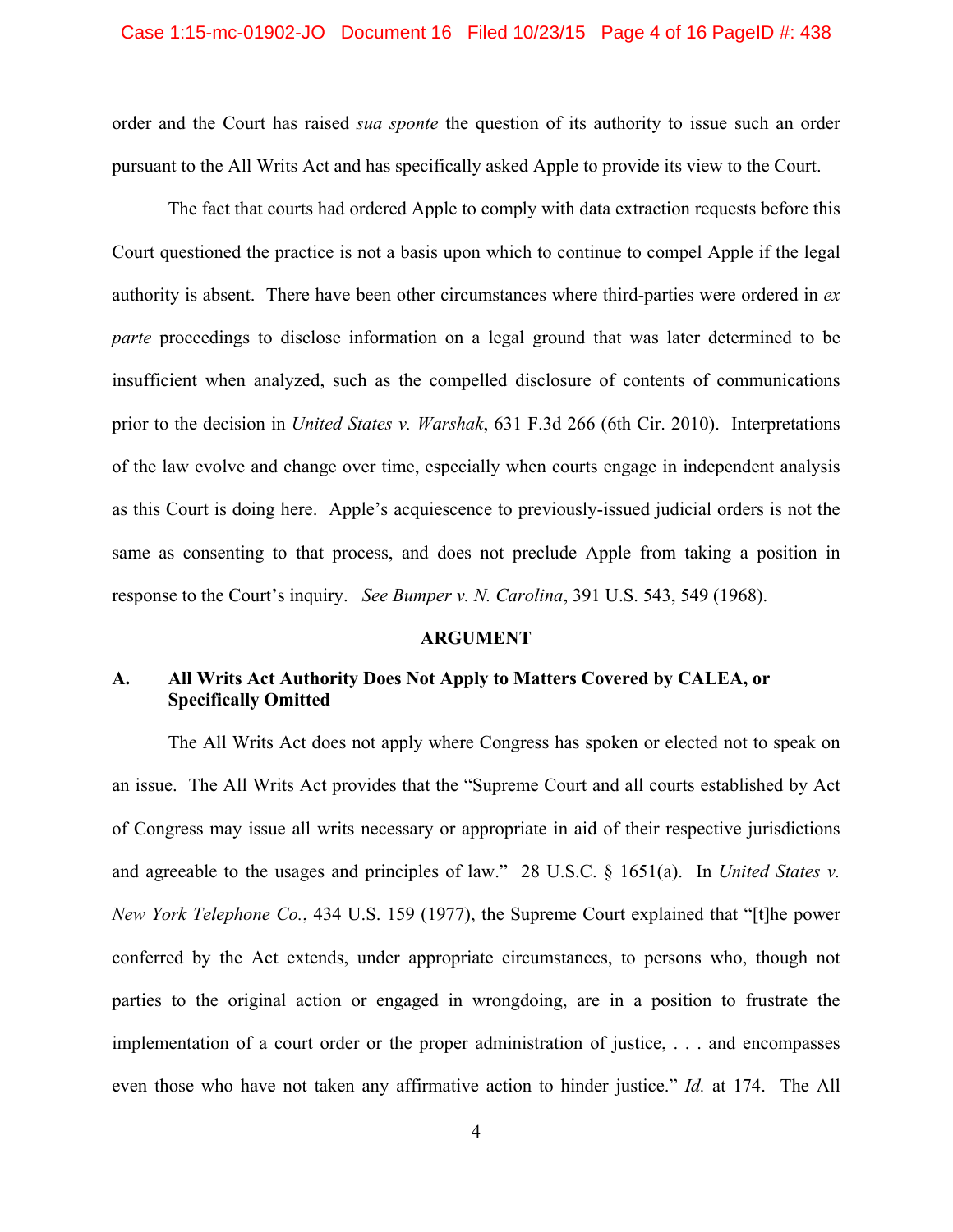### Case 1:15-mc-01902-JO Document 16 Filed 10/23/15 Page 5 of 16 PageID #: 439

Writs Act, however, is not a catchall that authorizes courts to issue orders that are not permitted, or prohibited, by other statutes. Rather, as the Court noted "[w]here a statute specifically addresses the particular issue at hand, it is that authority, and not the All Writs Act, that is controlling." Order at 1 (*quoting Pennsylvania Bureau of Correction v. U.S. Marshals Serv.*, 474 U.S. 34, 43 (1985)). That is, "[a]lthough the [All Writs] Act empowers federal courts to fashion extraordinary remedies when the need arises, it does not authorize them to issue ad hoc writs whenever compliance with statutory procedures appears inconvenient or less appropriate." *Id.* 

Here, there are statutory procedures regulating the categories of private companies that must assist law enforcement in executing authorized electronic surveillance and the nature of the assistance such companies must provide. Those procedures are set forth by CALEA. *See* 47 U.S.C. §§ 1001-1010. As the government points out in its Reply, CALEA does not compel providers like Apple to assist law enforcement with respect to data stored on a device. *See*  Government's Oct. 22, 2015 Reply ("Reply"), ECF No. 15, at 22. But this is not by inadvertence. As Representative King's article referenced by the Court notes, when the government has considered changing the status quo, in ways that might require companies like Apple to provide this kind of assistance to law enforcement, it has been in the context of an amendment to CALEA. *See* Order at 2. ("*CALEA is not viewed as applying to data contained on smart phones, and there has been a great deal of debate about whether it should be expanded to cover this content*.") But Congress has not so expanded CALEA.

In addition to Representative King's commentary, the Order points to additional government statements confirming that this is not an instance where "the government seeks to fill in a statutory gap that Congress has failed to consider," but rather one where the government "seeks to have the Court give it authority Congress chose not to confer." Order at 2. Apple will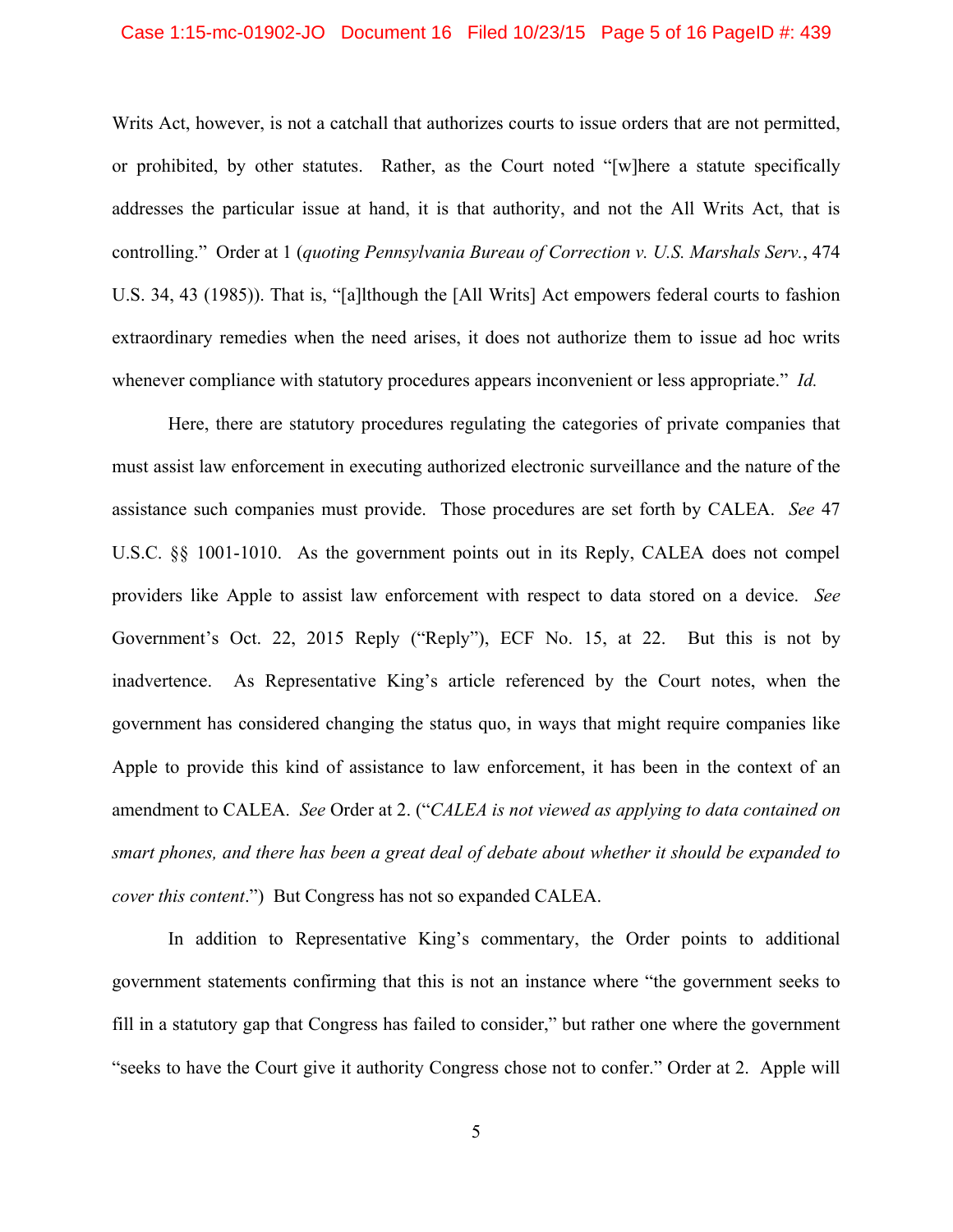### Case 1:15-mc-01902-JO Document 16 Filed 10/23/15 Page 6 of 16 PageID #: 440

not repeat those statements here. But it seems clear that the government has decided not to pursue a legislative option. *See* Testimony before the Senate Committee on Homeland Security and Governmental Affairs, Oct. 8, 2015, https://www.fbi.gov/news/testimony/threats-to-thehomeland (last accessed Oct. 23, 2015). $^2$ 

In its Reply, the government argues that "there are many possible explanations for Congressional inaction on encryption, including that Congress is satisfied with existing authorities, or that Congress has not yet reached agreement on whether or how much to expand existing authorities." Reply at 24. That is exactly the point. This is a matter for Congress to decide. And whatever its reasons, Congress has affirmatively decided not to enact legislation requiring Apple to perform the types of services the government demands here. The All Writs Act should not be used to circumvent that decision. And while the government-cited maxim that "Congressional inaction lacks persuasive significance," Reply at 24, may be applicable in some situations, it is not applicable in an All Writs Act analysis where a threshold question is whether "the government seeks to fill in a statutory gap that Congress has failed to consider" or "seeks to have the court give it authority that Congress chose not to confer." Order at 2.

In analogous cases courts have concluded that the All Writs Act is not a sweeping catchall authority. In *In re Application of U.S. for an Order Authorizing Disclosure of Location Information of a Specified Wireless Tel*e*phone*, 849 F. Supp. 2d 526 (D. Md. 2011), the District of Maryland declined to use the All Writs Act to order a wireless provider to prospectively provide the location data of an alleged criminal to execute an arrest warrant. The Court observed that the All Writs Act "cannot be used to circumvent the safeguards set in place by existing law

<sup>2</sup> *See also* Nicole Perlroth & David E. Sanger, *Obama Won't Seek Access to Encrypted User Data*, N.Y. Times (Oct. 10, 2015), https://www.nytimes.com/2015/10/11/us/politics/obama-wont-seekaccess-to-encrypted-user-data.html (last accessed October 23, 2015).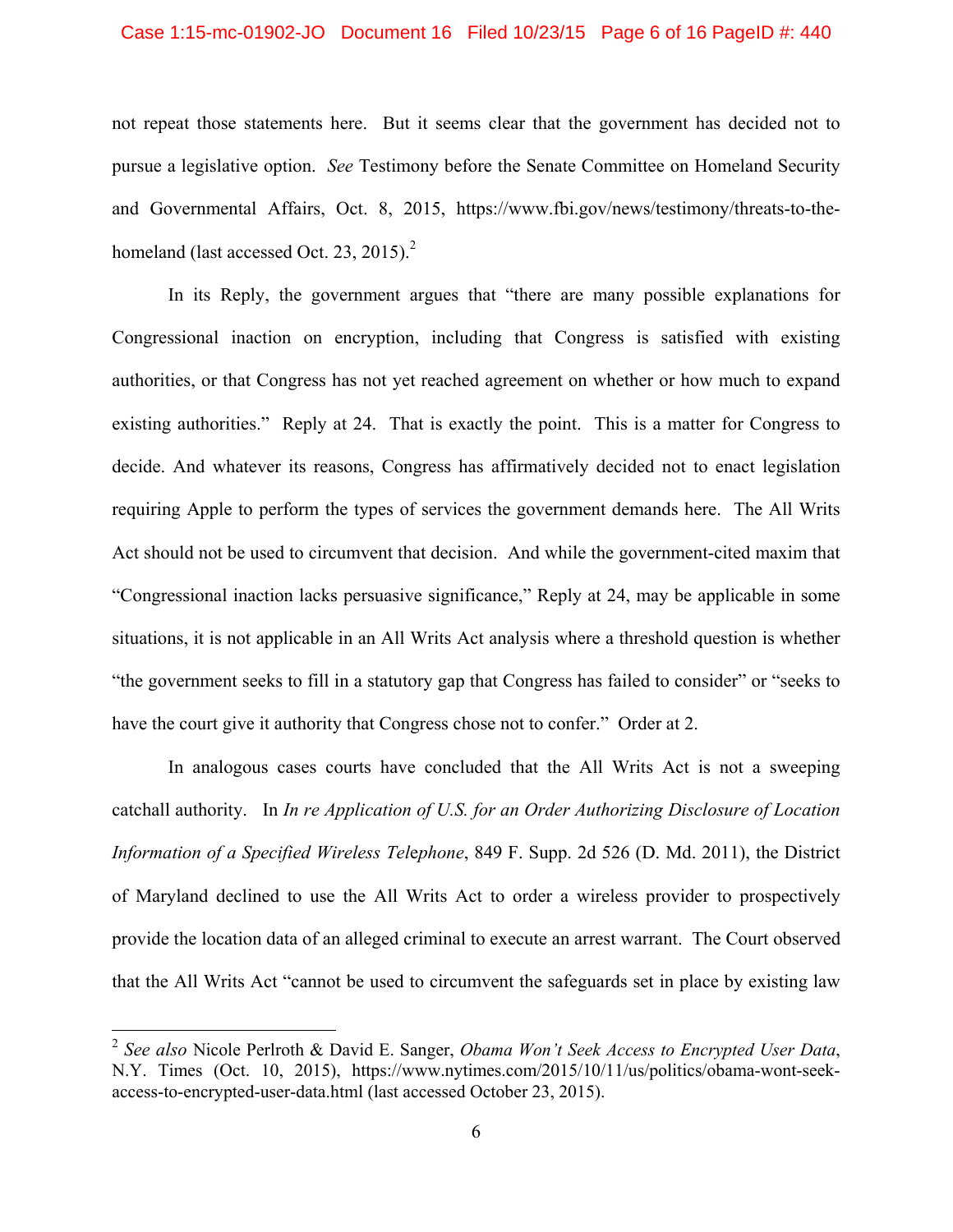### Case 1:15-mc-01902-JO Document 16 Filed 10/23/15 Page 7 of 16 PageID #: 441

anywhere those safeguards prevent the requesting party's result." *Id.* at 580. Rather, the All Writs Act may authorize "a search in furtherance of a prior order only where no other law applies, no Fourth Amendment right to privacy is implicated, and exceptional circumstances are present." *Id.* at 582. The court then concluded that the government failed to establish such prerequisites:

Here, in the absence of extraordinary circumstances, where statutory law properly governs the government's request and unlike *N.Y. Telephone Company*, Congress most certainly has not endorsed acquisition of location data for this purpose, the Court will not allow the government to ignore the restrictions of the Fourth Amendment and circumvent the protections established by statute by invoking the All Writs Act. Therefore, the government's application under the All Writs Act is unavailing.

*Id.* at 583. The same can be said here.

Likewise, in *In re Application of the U.S. for an Order (1) Authorizing the Use of a Pen Register & a Trap & Trace Device,* 396 F. Supp. 2d 294 (E.D.N.Y. 2005), this Court declined to issue an All Writs Act order requiring a wireless service provider to prospectively monitor and disclose to the government the location of a suspect's cell phone based on GPS tracking using cell towers. Although that decision was based primarily on lack of probable cause, the Court also expressed concern that the government sought to use the All Writs Act in an unprecedented way. *Id.* at 326. Specifically, the Court rejected the notion "that the All Writs Act serves . . . as a mechanism for the judiciary to give [the government] the investigative tools that Congress has not." *Id.* at 325. It thus declined "to read into the All Writs Act an empowerment of the judiciary to grant the executive branch authority to use investigative techniques either explicitly denied it by the legislative branch, or at a minimum omitted from a far-reaching and detailed statutory scheme that has received the legislature's intensive and repeated consideration." *Id.* at 326. In doing so, it cautioned that "[s]uch a broad reading of the statute invites an exercise of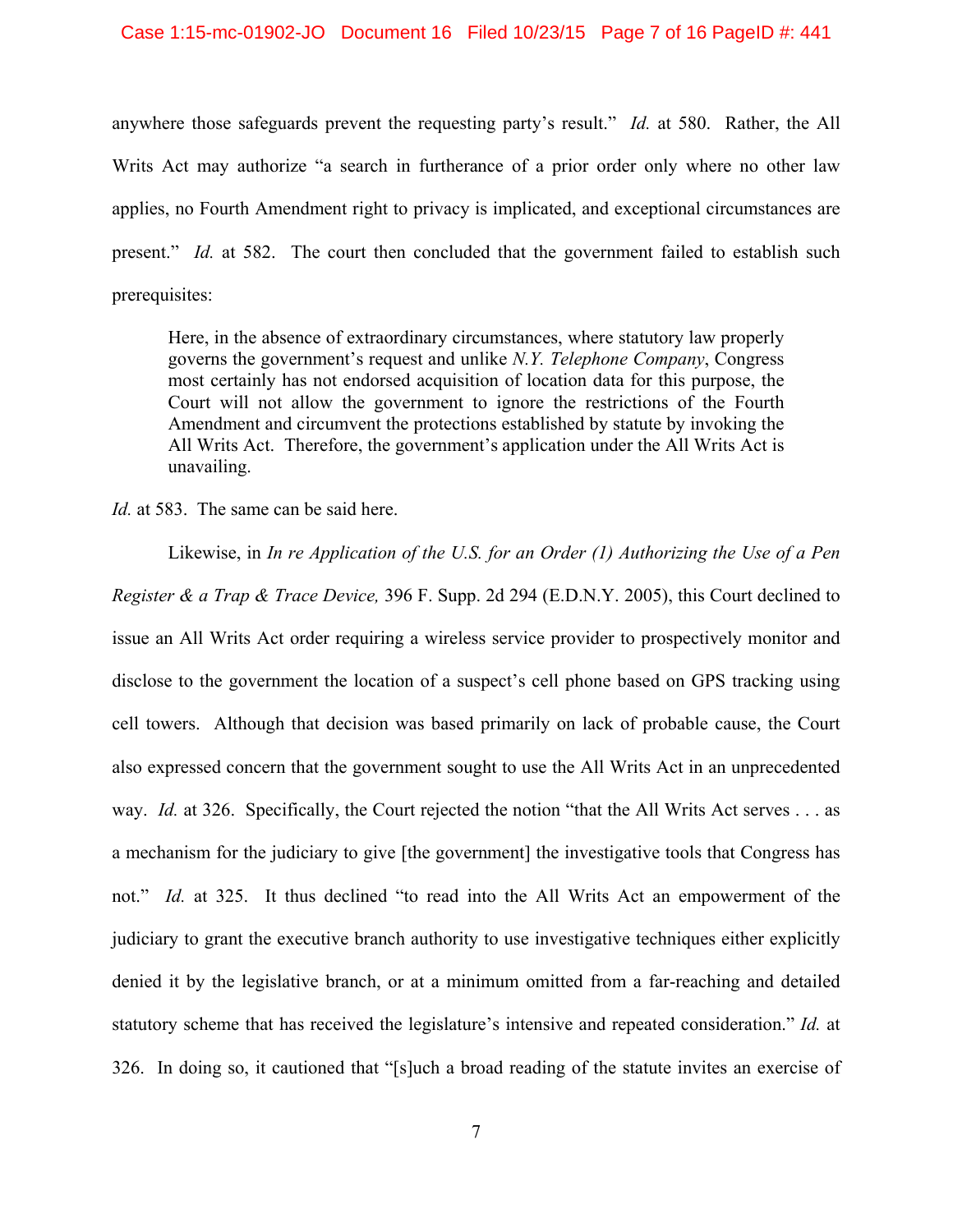judicial activism that is breathtaking in its scope and fundamentally inconsistent with my understanding of the extent of my authority." *Id.* 

As these cases make clear, and as the Court pointed out in its Order, the All Writs Act does not apply when another statutory scheme addresses the issue or Congress has consciously determined not to take action. That is the case here.

## **B. Even if the All Writs Act Applies, it Cannot Require Apple to Provide Expert Forensic Services on a Device it Does Not Own or Possess**

Even if the All Writs Act applies, it still cannot be used to accomplish the result that the government seeks. Apple does not possess or control the device. Rather, the government seeks to force Apple to take receipt of a device in the government's custody and provide what are essentially expert forensic services for the government by bypassing the security on that device to extract data belonging to the device's owner. This commandeering of Apple personnel and resources to do the government's investigative work is materially different from asking a communication service provider to access or provide data on its network or in its possession.

Prior cases have rejected use of the All Writs Act to compel the type of conscription the government requests here. In *Pennsylvania Bureau of Correction v. U.S. Marshals Service*, 474 U.S. 34 (1985), the United States Marshals Service challenged a district court order requiring them to take possession of prisoner-witnesses confined in state facilities and transfer them to a federal courthouse for trial. *Id.* at 34-36. After the Court of Appeals for the Third Circuit found that "the All Writs Act did not confer power upon the District Court to compel *non-custodians* to bear the expense of [the production of witnesses] simply because they have access to a deeper pocket," the case went to the Supreme Court. *Id.* at 36 (emphasis in original). The Supreme Court affirmed, finding that "[a]n examination of the language of the All Writs Act, its legislative history, and our decisions construing it convinces us . . . that the Act does not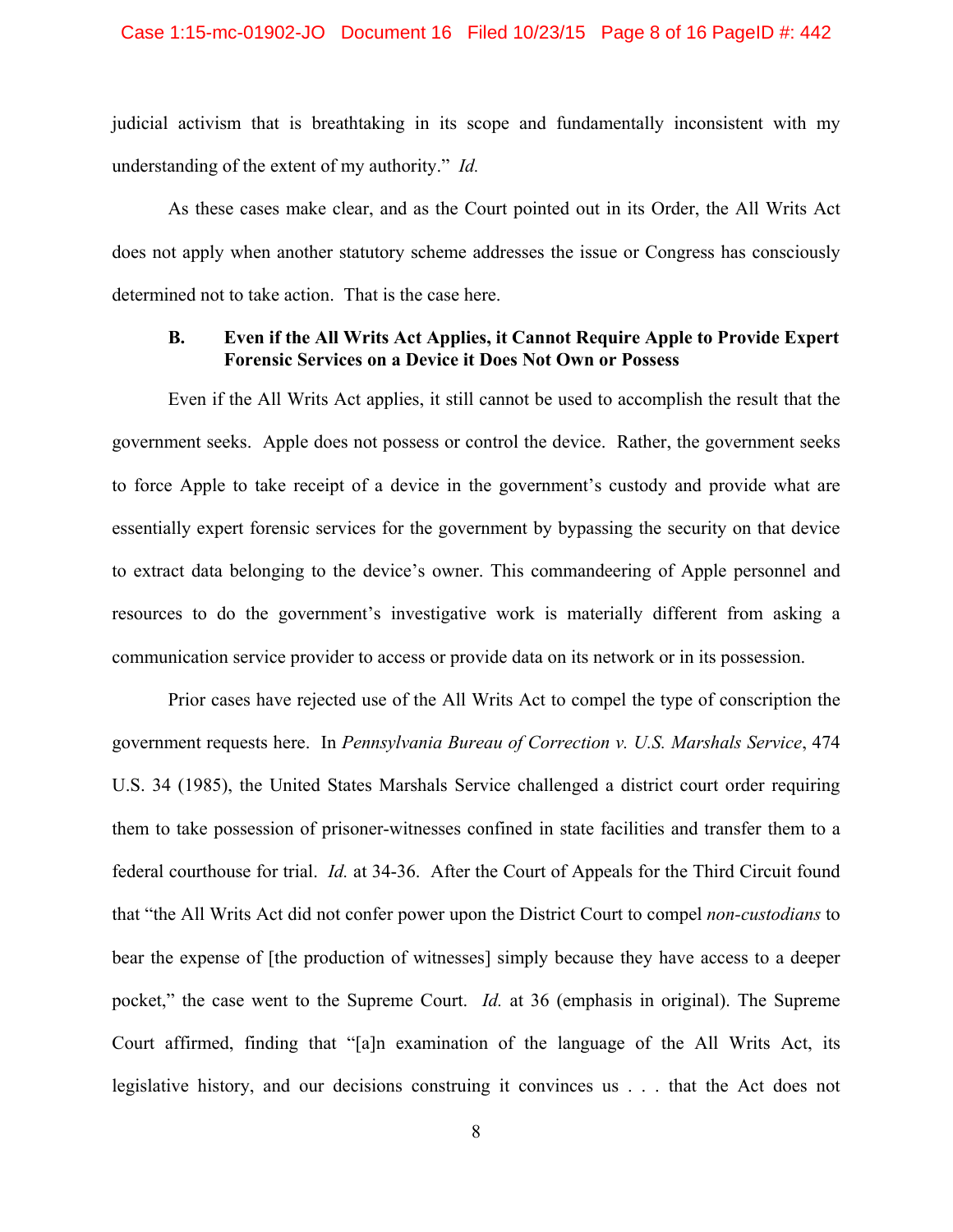### Case 1:15-mc-01902-JO Document 16 Filed 10/23/15 Page 9 of 16 PageID #: 443

authorize a district court to order the Marshals to transport state prisoners from state prisons to the federal courthouse in the ordinary course of litigation in federal courts." *Id.* at 40. The same reasoning applies here: the All Writs Act does not compel non-custodian Apple to take possession of a device in the government's custody and perform services on it in the ordinary course of a law enforcement investigation that Apple has no underlying connection to other than having initially manufactured the device.

 The fact that the government seeks to force Apple to take receipt of a device already in the government's custody further distinguishes this situation from cases where the All Writs Act was used to compel companies to assist law enforcement. For example, in *New York Telephone Co.*, 434 U.S. at 159, the Supreme Court upheld an All Writs Act order requiring New York Telephone Company to lease to the FBI certain phone lines owned and operated by New York Telephone Company so the FBI could place pen registers on those lines. Likewise, in *Application of United States of America for an Order Authorizing an In-Progress Trace of Wire Communications over Telephone Facilities* (*Mountain Bell*), 616 F.2d 1122, 1123-4 (9th Cir. 1980), the Ninth Circuit affirmed an All Writs Act order compelling public utility Mountain Bell to install a telephone tracking device on a telephone line owned and operated by Mountain Bell. And in *United States v. Doe*, 537 F. Supp. 838, 839 (E.D.N.Y. 1982), the court used the All Writs Act to compel a telephone company to supply the United States Marshal's Service with subscriber telephone toll records in the telephone company's possession.

The situation here is markedly different. The government wants to force Apple to take receipt of a device it does not own or possess, and then perform services on that device for the government—services that could later require Apple to testify at trial under the Confrontation Clause of the Sixth Amendment. *See, e.g., U.S. v. Cameron*, 699 F.3d 621, 643-44 (1st Cir.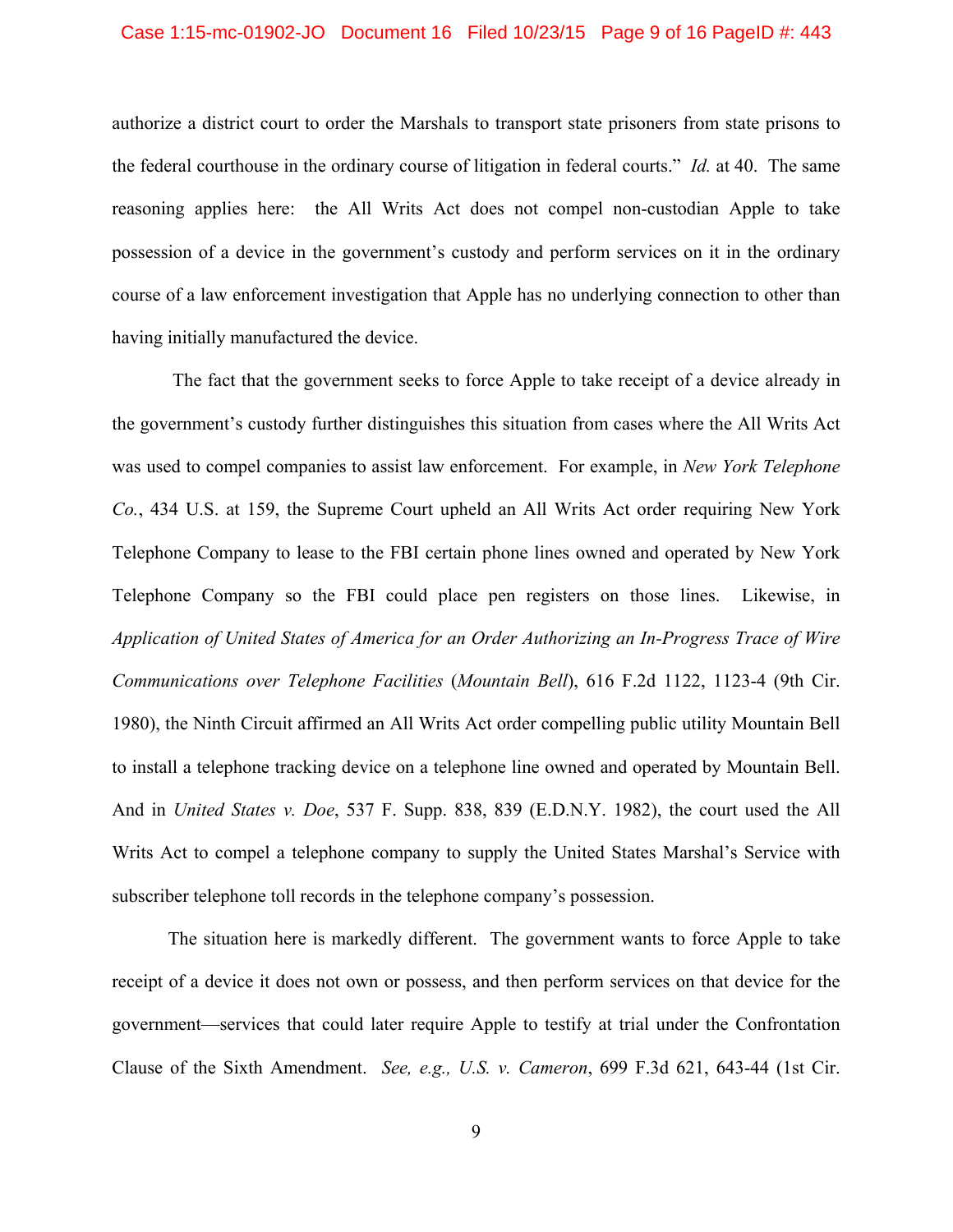#### Case 1:15-mc-01902-JO Document 16 Filed 10/23/15 Page 10 of 16 PageID #: 444

2012) (holding that because child pornography reports generated by Internet provider were testimonial, the reports "should not have been admitted without giving [defendant] the opportunity to cross-examine the [provider] employees who prepared the [reports]").<sup>3</sup> This is notwithstanding that Apple is a third-party with no connection to either the underlying investigation or the data stored on the device.

The fact that Apple originally "designed, manufactured, and sold" the device in question is not a basis to force Apple to now perform expert forensic services on that device. *See* Reply at 13. If it were, every company could be conscripted into government service merely by offering a product or service to consumers. The fact that Apple's devices include software, and that such software comes with licensing requirements, does not change anything. *See* Reply at 13-15. Apple's licensing agreement does not establish a connection between Apple and the private data its customers store on their devices. It does not, for example, permit Apple to invade its customers' devices uninvited or prohibit those customers from re-selling their devices to someone else absent consent from Apple. It merely places limitations on the customers' use and redistribution of Apple's software (limitations that are common to the industry). To hold that the existence of such a license is enough to conscript Apple into government service would be to say that the manufacturer of a car that has licensed software in it (which is increasingly the case) could be required to provide law enforcement with access to the vehicle or to alter its functionality at the government's request.

1

<sup>&</sup>lt;sup>3</sup> In its Reply, the government suggests that because *New York Telephone Co*. did not consider the burden associated with testimonial requirements such requirements should be irrelevant to this Court's considerations. Reply at 17. But *New York Telephone Co*., was decided in 1977, decades before cases like *Cameron* and *Crawford v. Washington*, 541 U.S. 36 (2004), which made clear that in this type of situation Apple personnel would be required to testify at any subsequent criminal trial. And indeed, in Apple's experience, federal and state prosecutors have frequently requested that Apple personnel testify at criminal trials.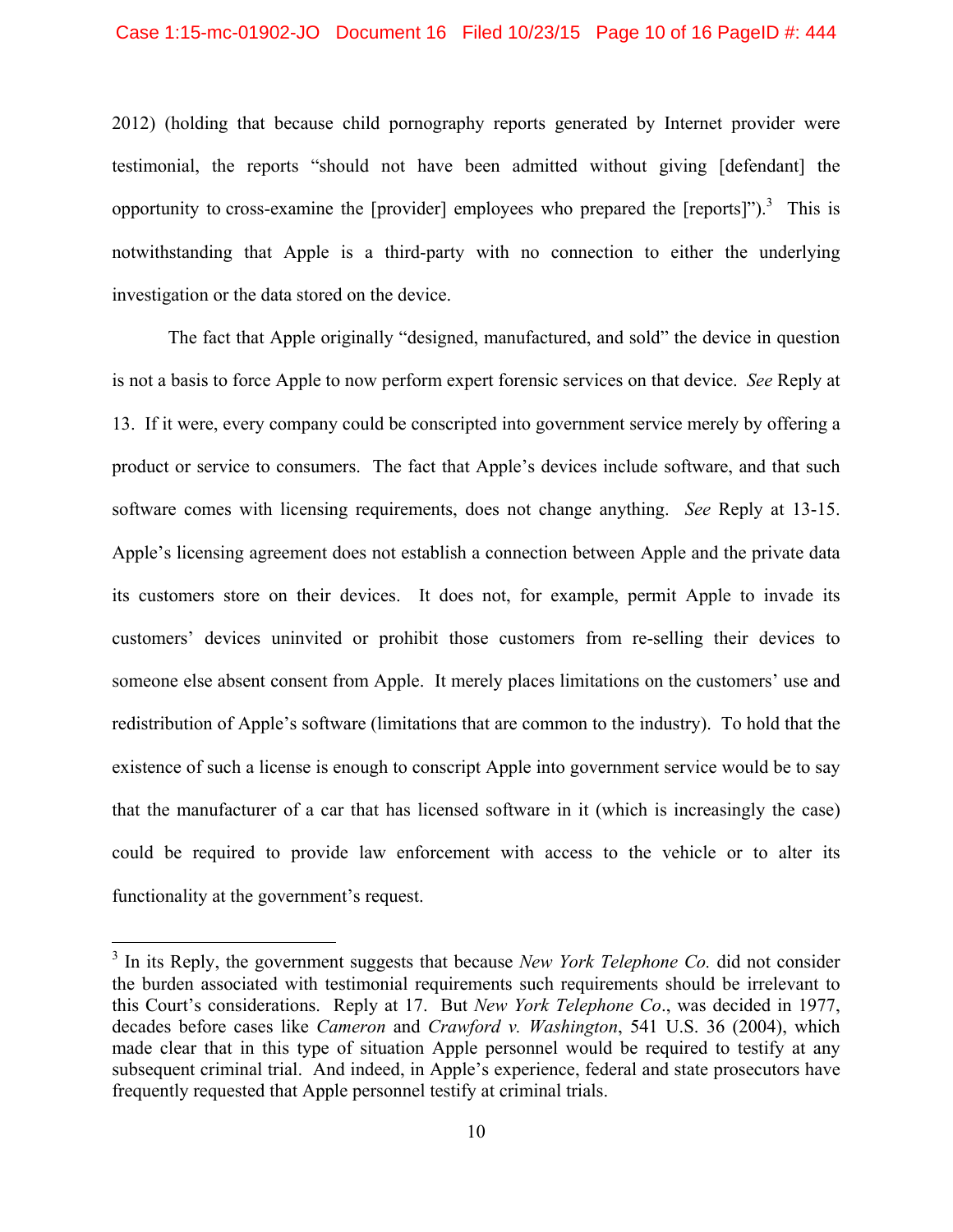### Case 1:15-mc-01902-JO Document 16 Filed 10/23/15 Page 11 of 16 PageID #: 445

Equally unavailing is the argument that Apple should be subject to government conscription because it is an American company, and owns patents and therefore benefits from the American legal system. *See* Reply at 19. If that were enough to invoke the All Writs Act, every company—indeed every citizen—would be subject to All Writs Act orders. Of course, Apple takes its obligations as a corporate citizen very seriously, which is why it routinely provides assistance to law enforcement where there is a proper legal basis for it to do so. But the notion that operating or living in the United States subjects every company or person to government conscription is a bridge too far.

Courts have refused to allow the type of conscription sought here in contexts far less intrusive. For example, Federal Rule of Civil Procedure 45 allows parties to "command each person to whom [a subpoena] is directed to . . . produce designated documents . . . in that person's possession, custody or control; or permit the inspection of premises . . ." Fed. R. Civ. P.  $45(a)(1)(A)(iii)$ . Courts interpreting Rule 45 have routinely held that "the power to subpoena" documents from non-parties during discovery is limited to records that already exist and are within the non-party's possession. *Crawford v. Biolife Plasma Servs. LP*, No. 2:10 CV 24, 2011 WL 2183874, at  $*4$  (N.D. Ind. June 3, 2011). Even with respect to parties to a litigation (as opposed to a non-party like Apple), courts have refused to compel an affirmative action similar to what the government requests. Courts have refused to order a party to conduct tests or research requested by another party in discovery. *See, e.g., Sperberg v. Firestone Tire & Rubber Co*., 61 F.R.D. 80, 83 (N.D. Ohio 1973) (while "each party is free to prepare and perform tests in the manner he deems best . . . he cannot compel another party to perform the same tests"); *In re Air Crash Disaster at Sioux City, Iowa, on July 19, 1989*, No. 89 C 8082, 1991 WL 147365, at \*2 (N.D. Ill. July 26, 1991) ("Rule 34 does not require a party to conduct tests . . ."); *Sladen v.*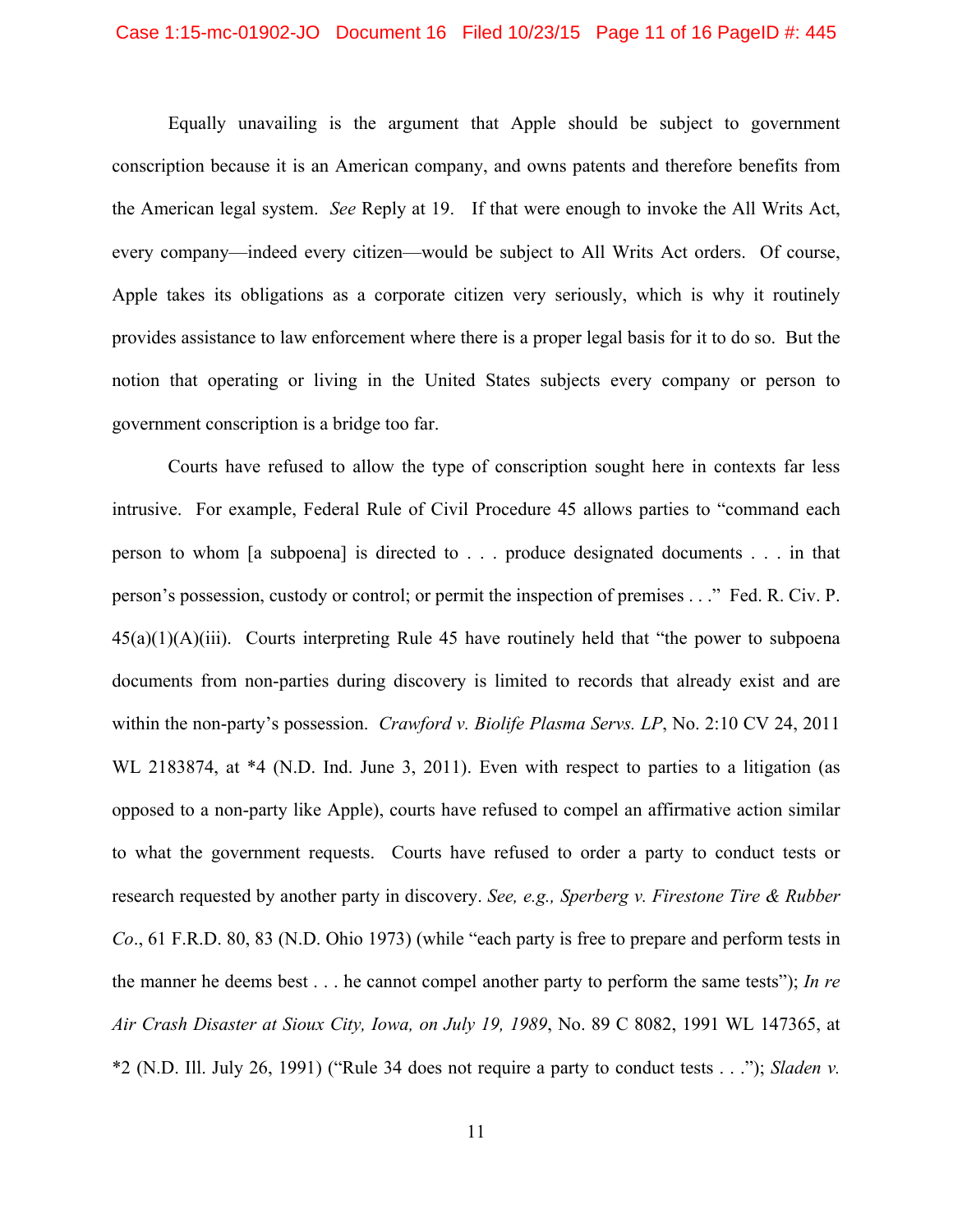*Girltown, Inc*., 425 F.2d 24, 25 (7th Cir.1979) (reversing district court order requiring plaintiffs to conduct tests).

 The government's proffered reading of the All Writs Act, if carried to its logical conclusion, leads to disquieting results. For example, if the government wanted to crack a safe, it could require the safe's manufacturer to take possession of, or even travel to the location of, that safe and open it. If the government wanted to examine a car, it could send the car to the manufacturer and require the manufacturer to perform the examination. The government could seemingly co-opt any private company it wanted to provide services in support of law enforcement activity, as long as the underlying activity was authorized by a warrant. The All Writs Act does not confer such limitless authority.<sup>4</sup>

### **C. This Case is Unlike Other Cases Upholding Use of the All Writs Act**

 As the Court noted in its Order, this case differs in additional ways from other cases allowing use of the All Writs Act to compel private companies to assist law enforcement. *See* Order at 7-8.

*First*, Apple is not "a highly regulated public utility with a duty to serve the public" like the phone companies in *New York. Telephone Co.* and *Mountain Bell. See New York. Tel. Co.*, 430 U.S. at 160.In *Mountain Bell*, in concluding that telephone tracing assistance was required under the All Writs Act, the Ninth Circuit found that the result depended not only upon the sui generis character of such surveillance, but also upon the highly regulated, public nature of Mountain Bell. *See Mountain Bell*, 616 F.2d at 1131 ("It is to be emphasized that a telephone

<sup>&</sup>lt;sup>4</sup> In its Reply, the government notes that it may need to get a translator to translate any evidence recovered from the device. *See* Reply at 4, n.3. Under the government's reasoning, it could likewise compel a translator to provide translation services for the government. Such conscription would be inappropriate regardless of how rare a language was, or how few willing translators were available.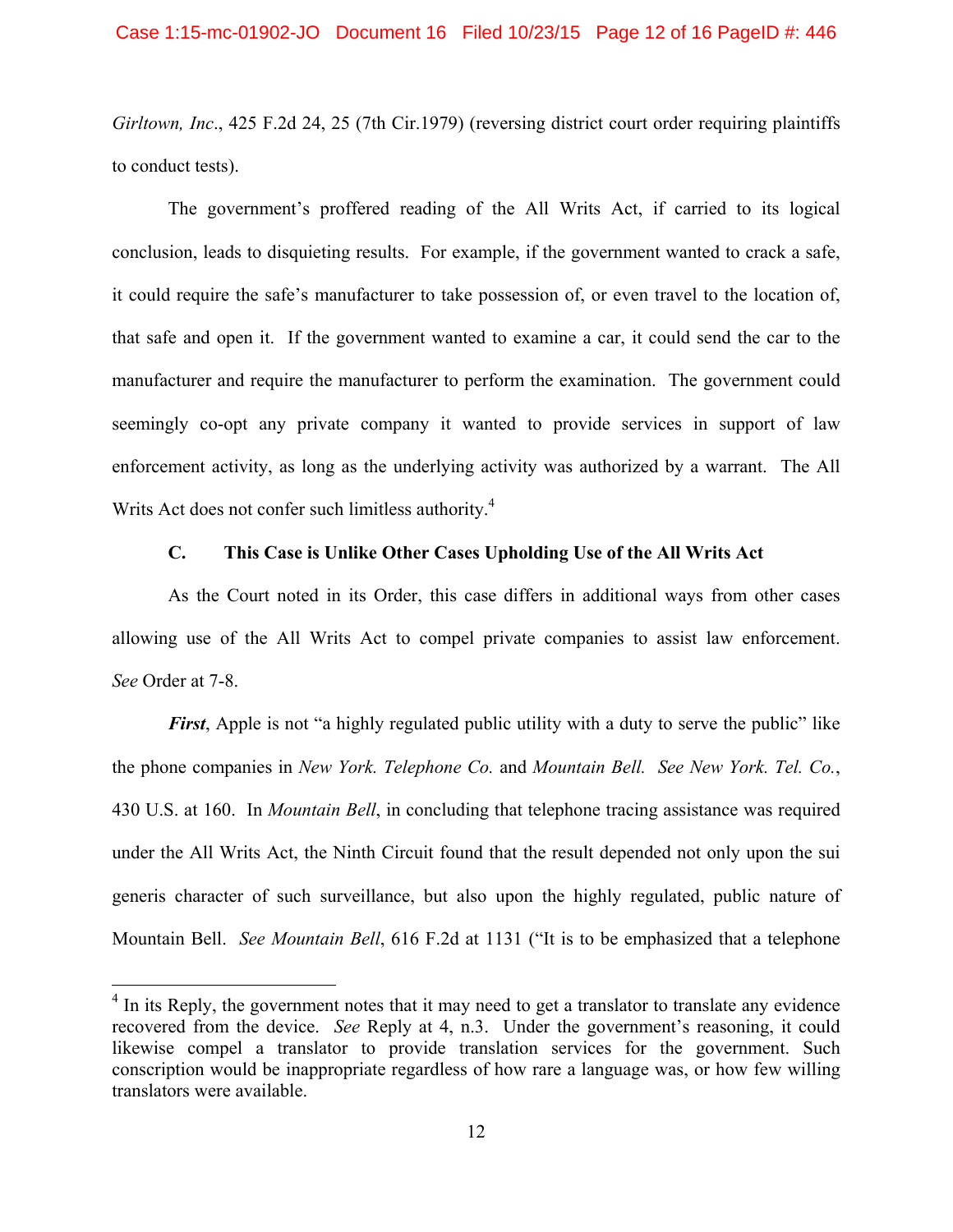company is no ordinary third party. It is a public utility, enjoying a monopoly in an essential area of communications.") Here, Apple is a private company. And although it dedicates significant resources to assisting law enforcement where appropriate, it should not be forced to do so at the expense of its customers' privacy and security or its own business absent a proper legal basis.

**Second**, Apple does not regularly circumvent device passcodes for its own use or for commercial purposes. In *Application of United States of America for Order Authorizing Installation of Pen Register or Touch-Tone Decoder & Terminating Trap (Pennsylvania Bell),* 610 F.2d 1148 (3d Cir. 1979), the telephone companies receiving the orders admitted that they conducted traces themselves if a customer regularly received annoying calls and less burdensome measures failed to stop the calls or to locate defects on a particular line. *Id.* at 1153. Likewise, in *United States v. Hall*, 583 F. Supp. 717 (E.D. Va. 1984), the court approved an order compelling Citibank to produce credit card records of a fugitive's girlfriend because credit card companies "routinely, indeed monthly, compile a list of all the purchases and the amounts of those purchases, the so-called cash advances, and the amount of those advances, and present them to their customers for payment." *Id.* at 721. That is not the case here, where Apple does not extract data from locked phones as part of its own business or as a service for third parties.

*Third*, unlike in *New York Telephone Co.* where there was no other method available to secure the information that the court determined should be provided to the government, here there are potential alternatives available to the government. *See* Order at 7. This includes "compel[ling] the device's owner or user to unlock the phone for lawful inspection, on pain of coercive contempt sanctions." *Id.* It also includes potentially seeking other customer records or data available through a subpoena or 2703(d) order that would not require Apple to take receipt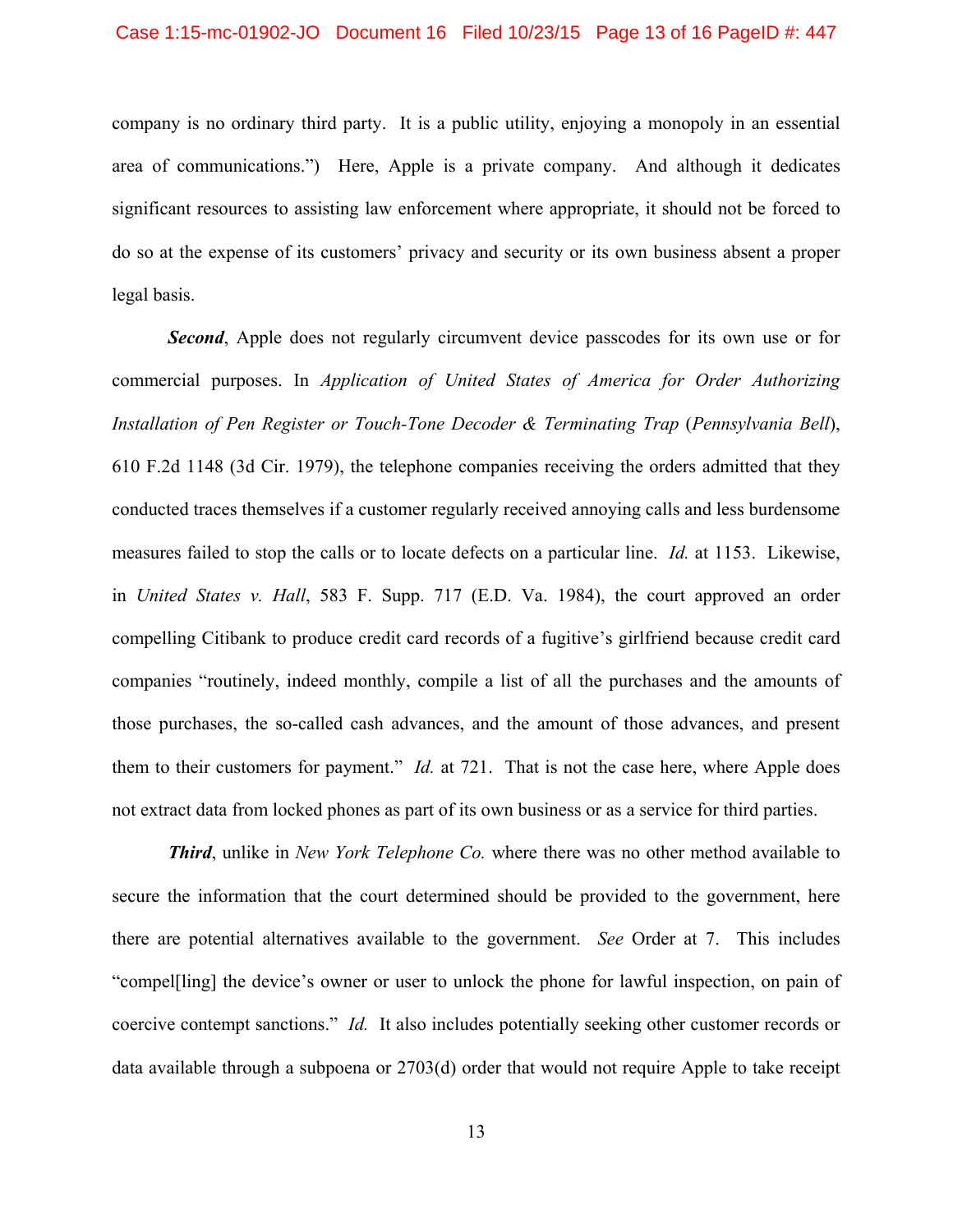### Case 1:15-mc-01902-JO Document 16 Filed 10/23/15 Page 14 of 16 PageID #: 448

of the device and perform expert forensic services for the government. The government's application and Reply also do not allege, or make any showing, that forensic companies cannot accomplish the type of extraction they seek here.

In its Reply, the government asserts that it asked the defendant for the passcode and he (through counsel) claimed not to remember it. *See* Reply at 20. But asking if a defendant remembers the passcode is different than obtaining an order requiring a defendant to unlock the phone under pain of sanctions.<sup>5</sup> The government also suggests that no alternatives are available because the target device has a remote wipe request pending. *See* Reply at 8. But Apple has already informed the government that this remote wipe request will not work anymore. Under these circumstances, invocation of the All Writs Act is inappropriate. *See In re Application of U.S. for an Order Authorizing Disclosure of Location Info. of a Specified Wireless Tel*., 849 F. Supp. 2d 526, 581 (D. Md. 2011) (noting that "[o]ther less intrusive means, a showing that other means had been attempted and were unsuccessful, and the likelihood of success . . . are all factors to consider" when analyzing whether "exceptional circumstances" exist justifying invocation of the All Writs Act).

*Fourth*, requiring Apple to provide the assistance the government seeks is not consistent with recent Congressional enactments. *See* Order at 8. Rather, as the Court observed "Congress has done nothing that would remotely suggest an intent to force Apple, in the circumstances of this case, to provide the assistance the government now requests." *Id.* 

 $<sup>5</sup>$  The government argues that forcing the defendant to unlock his phone would present obstacles</sup> based on current law. But forcing Apple to perform services for the government also presents obstacles based on current law.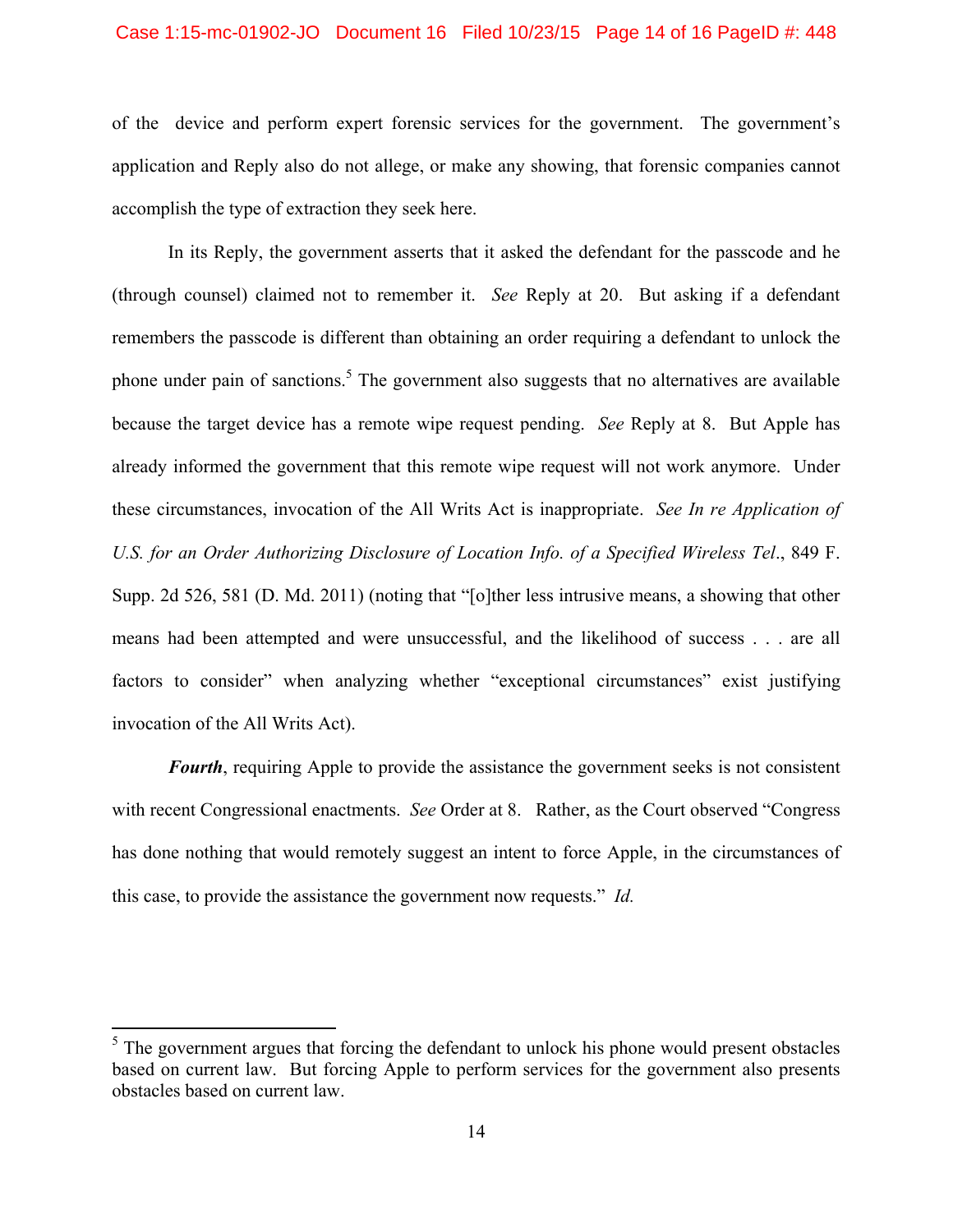### **CONCLUSION**

 Apple's previous submission addressed the feasibility of the government's request and the burden Apple could face if forced to comply with that request. It bears repeating that for Apple, maintaining the trust of our customers is of critical importance. Apple cares deeply about our customers' privacy and security, and will seek to protect their data, to the extent it can, from improper access or disclosure. Absent clear legal authority, Apple should not be compelled to act as the government's 'forensic agent' to disable security measures Apple built for the benefit of its customers. Should this Court conclude that the All Writs Act does not provide such clear authority, then the Court should err on the side of caution and deny the government's request.

Dated: October 23, 2015 Respectfully submitted,

 /s/ Ken Dreifach Ken Dreifach (Bar No. KD4816) ZwillGen PLLC 232 Madison Avenue New York, NY 10016 (646) 362-5590

 Marc Zwillinger (*pro hac vice*) Jeffrey Landis (*pro hac vice*) ZwillGen PLLC 1900 M Street, NW, Suite 250 Washington, DC 20036 (202) 296-3585

*Counsel for Apple Inc.*